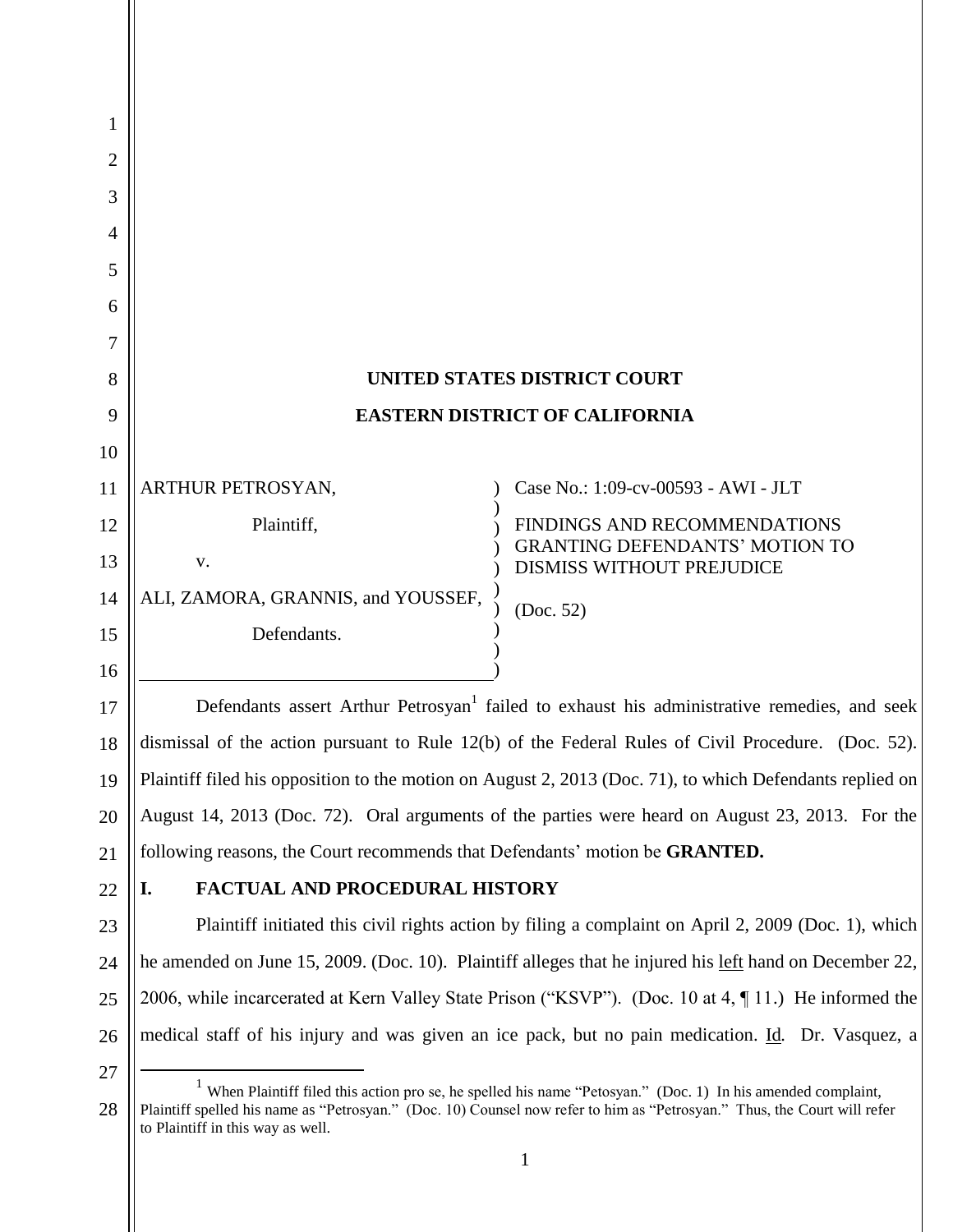1 2 3 4 5 physician at KVSP, submitted a request for services on December 26, 2006, requesting "'urgent consultant services of an Orthopedic hand Surgeon" and diagnosed Plaintiff with a right hand fracture. Id*.* at 4-5, ¶ 13. In addition, Plaintiff alleges: "Dr. Vasquez wrote in the request that urgency is justified because 'compartment syndrome of finger may develop.'" Id*.* X-rays of Plaintiff's hand were taken on December 27, 2006. Id*.* at 5, ¶14.

He asserts Dr. Paik, an orthopedic specialist, conducted an examination on January 8, 2007. (Doc. 1 at 5, ¶ 16.) Dr. Paik took a second set of x-rays of Plaintiff's right hand and noted: "The x-rays in our office showed a linear fracture of the proximal phalanx of the finger and also a fracture of the fourth and fifth metacarpal head. There is volar radial displacement. There is also callus formation of the fracture site." Id*.* In addition, Dr. Paik opined the facture was healing "with malposition." Id*.* (emphasis omitted). Dr. Paik recommended Plaintiff "be scheduled for open reduction and internal fixation of the fifth metacarpal with K-wires." *Id.*, ¶ 17. Plaintiff's hand was placed in "a temporary 'short cast'" in anticipation of surgery. Id*.* at 8, ¶ 31.

14 15 16 17 18 19 According to Plaintiff, he submitted a health care request form on January 10, 2007, requesting he be seen by Dr. Vasquez because the cast caused additional pain. (Doc. 10 at 6, ¶ 18.) He alleges there was no response to this request. Id*.*, ¶ 19. On January 16, 2007, a KSVP physician submitted a request that Dr. Paik be approved to perform the recommended surgery. Id*.* at 8, ¶ 29. Plaintiff alleges KVSP failed to transport him for a follow-up appointment with Dr. Paik on January 29, 2007. Id*.* at 6, ¶ 22.

20 21 22 23 24 Plaintiff did not see another physician until February 2, 2007, when he was treated by Dr. Smeath. (Doc. 10 at 6, ¶ 31.) He alleges Dr. Smeath submitted a request for services "requesting 'ASAP please' an operation with 'K-wire, Rt. hand.'" (Doc. 10 at 6, ¶ 24). In addition, on February 9, 2013, Dr. Vasquez submitted a request for an urgent follow-up, indicating the urgency was due to "loss of use." (Doc. 10 at 6-7,  $\P$  25) (emphasis omitted).

25 26 On March 21, 2007, Plaintiff was seen by Dr. Marshall Lewis, who Plaintiff alleges is a general practitioner.<sup>2</sup> (Doc. 10 at 7,  $\P$  26.) Dr. Lewis noted that Dr. Paik had thought surgery was needed but

27

 $\overline{a}$ 

28

6

7

8

 $\mathbf{Q}$ 

10

11

12

<sup>&</sup>lt;sup>2</sup> Despite this allegation, the Court takes judicial notice that Dr. Marshall Lewis is well-known area orthopedic surgeon. Fed. R. Evid.201(b)(1), (2).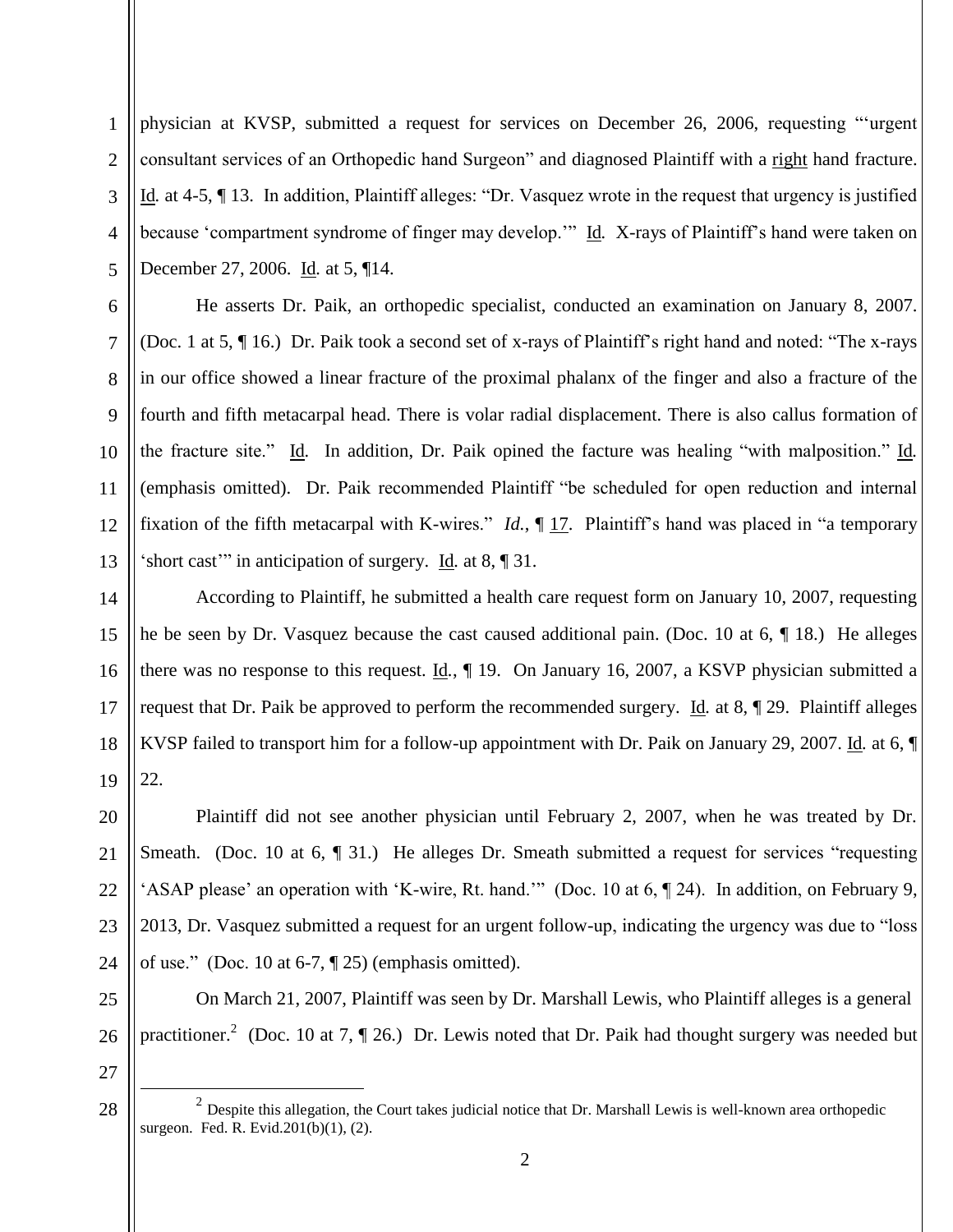1 2 3 4 5 6 7 8  $\mathbf{Q}$ Dr. Lewis was not certain of this because he thought, "there may be a change of developing avascular necrosis of the fifth metacarpal head due to the nature of the fracture." Id. Dr. Lewis diagnosed "malunion of the fourth and fifth metacarpals," "[n]umbness in the fourth and fifth digits," "[p]athologic shortening of the fourth and fifth metacarpals," "[r]estriction of flexion and extension of the fourth and fifth digits," and "[p]ain from the metacarpophalangeal joints of the fourth and fifth digits" of the right hand. Id*.* Dr. Lewis ordered an MRI, EMG, and nerve conduction study be performed, and that Plaintiff return for evaluation after two weeks. Id*.*, ¶ 27. Plaintiff alleges the tests were never performed, and he was not taken to Dr. Lewis for the follow-up appointment after two weeks. Id*.*, ¶ 28.

10 11 12 13 14 15 16 Plaintiff alleges that Defendant Youssef, KVSP Chief Medical Officer and Chairman of the KVSP Medical Authorization Review Committee, disapproved the surgery recommended by Dr. Paik.<sup>3</sup> (Doc. 10 at 8, ¶¶ 30-31.) On August 30, 2007, Plaintiff filed an administrative appeal alleging "he did not receive adequate medical attention which resulted in my fracture to heal wrongly and needing correction by surgery. However, I have not been refered [sic] to a specialist to perform the necessary treatment." (Doc. 10 at 9, ¶ 34.) As the "action requested," Plaintiff wrote: "I request to be referd (sic) to a specialist who can treat my injury . . ." Id*.*

17 18 19 20 21 22 23 24 25 At the first level of appeal, Defendant Ali responded "that because plaintiff had seen Dr. Paik in January and Dr. Lewis in March, the appeal was 'partially granted' and that plaintiff need[ed] no further treatment or any initial surgery requested." (Doc. 10 at 9-10, ¶35) Similarly, on December 20, 2007, Defendant Zamora recited that on March 21, 2007, the orthopedic specialist Plaintiff was taken to see, disagreed that surgery was needed to correct his condition. (Doc. 58 at 16) Zamora noted also Plaintiff had undergone an MRI and a nerve conduction study which were recommended by the doctor at the March 21, 2007 visit. Id. Again, on August 15, 2007, Plaintiff was taken to see another orthopedic specialist who concurred that no surgery or follow-up was needed. Id. Zamora determined Plaintiff's appeal "was granted" though Plaintiff's continued request for surgery was not authorized.

26 27

28

 $\overline{a}$ 

 $3$ On February 14, 2007, Plaintiff filed a grievance related to Dr. Paik's medical judgment and requested the CDCR investigate Dr. Paik's malpractice. (Doc. 58 at 9)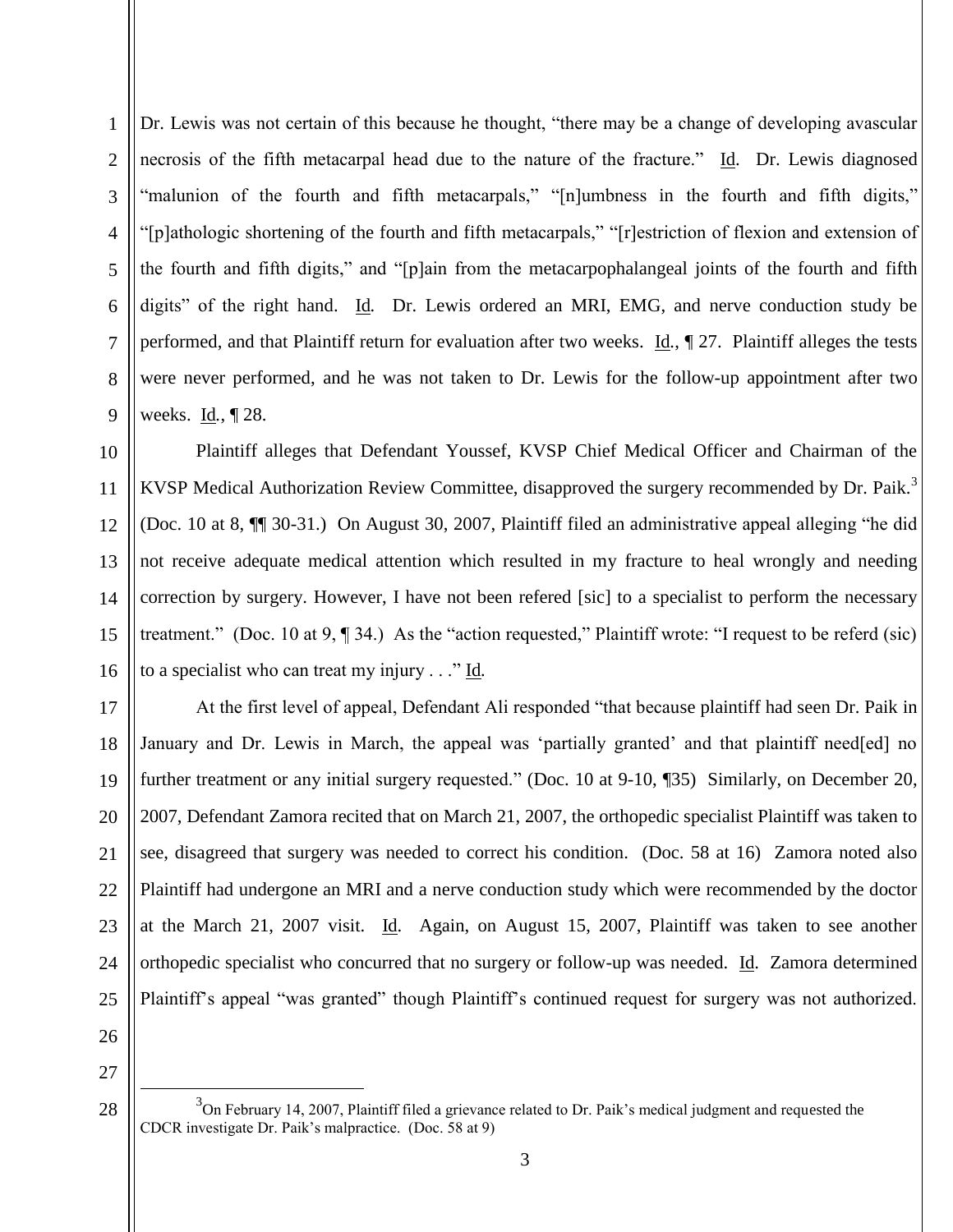(Doc. 58 at 16; Doc. 10 at 10, ¶ 37) Plaintiff continued to request "that he be given surgery on his right hand because he [was]in constant, extreme pain." (Doc. 10 at 10, 1937)

Plaintiff alleges that on March 6, 2008, Defendant Grannis, Chief of Inmate Appeals, determined there was "no unresolved issue to be reviewed at the Director's Level Review even though plaintiff clearly requested in his appeal that he be given surgery on his right hand . . ." (Doc. 10 at 10, ¶ 37)

On February 19, 2013, Defendants filed the motion to dismiss now pending before the Court. (Doc. 52.) On June 23, 2013, the Honorable Anthony W. Ishii referred the motion to dismiss for resolution pursuant to 28 U.S.C. § 636(b)(1) and Local Rule 72. (Doc. 66).

10

1

2

3

4

5

6

7

8

9

## **II. EVIDENTIARY OBJECTIONS**

11 12 13 14 15 16 17 18 Defendants support their motion to dismiss with the declarations of L.D. Zamora, L.D. Lozano, and K. Farquhar. (Docs. 52-1, 58, and 70). Zamaora, Farquhar, and Lozano each assert in their respective declarations that Plaintiff has not had a decision rendered at the third level of review that pertains to his complaint. (Doc. 52-1 at 5 ¶ 12; Doc. 58; Doc. 70). Plaintiff, meanwhile, argues that these declarations should be excluded as evidence because they are "replete with: (1) information in which the declarants lack personal knowledge; (2) hearsay; (3) improper lay opinions; (4) unduly prejudicial statements; and (5) evidence lacking authentication and/or foundation." (Doc. 71-4 at 3). Nowhere, however, does Plaintiff provide an explanation for the basis of his objections.

19

## **A. Description of the Inmate Appeals Process and Regulations**

20 21 22 23 24 25 26 Plaintiff complains that Zamora's and Farquhar's general description of the inmate appeals process and regulations establishing the procedures are irrelevant. (Doc. 71-4 at 3-4; 8-9). Given that the crux of Defendants' motion to dismiss is that Plaintiff failed to exhaust his administrative remedy, Plaintiff's objection is fundamentally flawed. The description of the inmate appeals system, particularly the institutional system at KVSP, has a direct bearing on whether Plaintiff may proceed on his claim. Thus, Plaintiff's evidentiary objections to Zamora's Declaration, paragraphs 3-6, and objections to Farquhar's Declaration, paragraphs 2 and 4 are **OVERRULED.**

27

## **B. Summary of Plaintiff's Inmate Appellate History**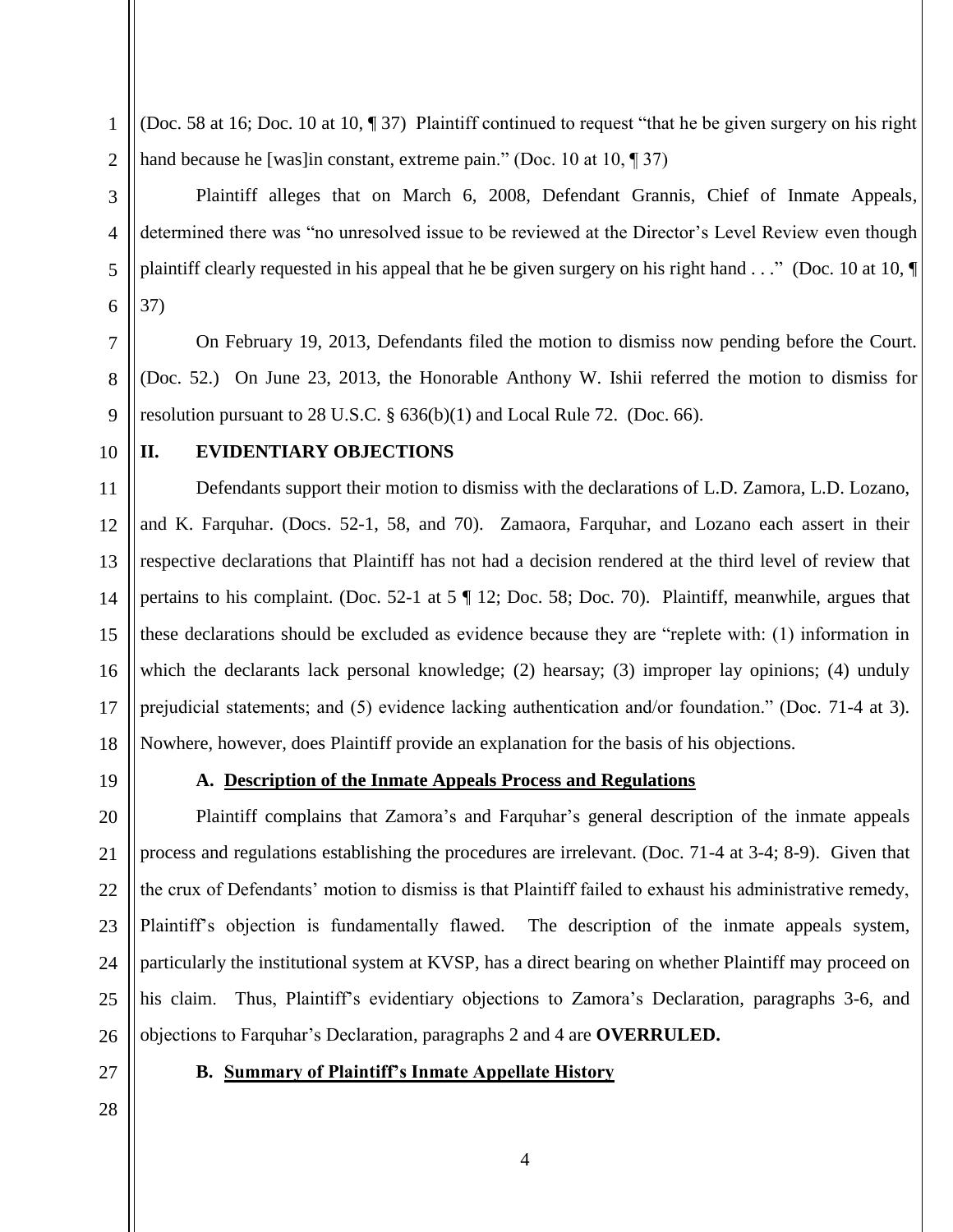1

2

3

4

5

6

7

8

 $\mathbf{Q}$ 

Plaintiff argues that Zamora's and Farquhar's description of Plaintiff's inmate grievance history and the databases used to track inmate appeals are irrelevant. A review of their declarations, however, reveals otherwise. First, Zamora, as the Chief of the Inmates Correspondence and Appeals Branch ("ICAB") of the California Correctional Heath Care Services, indicates that inmate appeals are recorded in a database known as the Health Care Appeals and Risk Tracking System ("HCARTS"). (Doc. 52-1 at 1, 3). Similarly, Farquhar, as the Medical Appeals Coordinator at KVSP, indicates that timely submitted inmate appeals relating to medical issues at KVSP are logged into a Medical Appeal Tracking System ("MATS"). (Doc. 58 at 1-2). Zamora and Farquhar then proceed to summarize Plaintiff's grievance history based on the information contained in the HCARTS and the MATS. The information contained in their analysis has a direct bearing on whether Plaintiff exhausted his administrative remedies. Thus, Plaintiff's argument is meritless.

Next, Plaintiff argues that Zamora's and Farquhar's statements constitute hearsay. (Doc. 71-4 at 5-7, 9-15). The regular practice of recording inmate grievances in either the HCART or the MATS clearly falls within the business records exception to the hearsay rule. Fed. R. Evid. 803(6). As head of their respective departments, Zamora and Farquhar are logically qualified as witnesses to testify to the manner in which the records are kept and to summarize the information contained in those business records. *See* Fed. R. Evid. 803(6).

20 21 22 23 Plaintiff also contends that Zamora and Farquhar lack personal knowledge regarding Plaintiff's inmate grievance documents. As Plaintiff fails to explain the basis for this objection, the Court presumes that Plaintiff believes Zamora and Farquhar lack personal knowledge because they did not draft the documents or physically enter data into the HCART or the MATS. Nonetheless, the Court notes that Zamora and Farquhar merely summarized the information contained in the database and personal knowledge of the actual appeal is not required.

24 25 26 27 28 Similarly, Plaintiff's contention that Zamora and Farquhar failed to authenticate the documents contained in the HCARTS and the MATS databases pertaining to Plaintiff is without merit. Zamora and Farquhar both describe in detail the manner in which the records are gathered and maintained. (Doc. 52-1 at 2; Doc. 58 at 2). Next, they indicate the purpose for which they reviewed the documents, namely, to ascertain whether Plaintiff exhausted his administrative remedy. (Doc. 52-1 at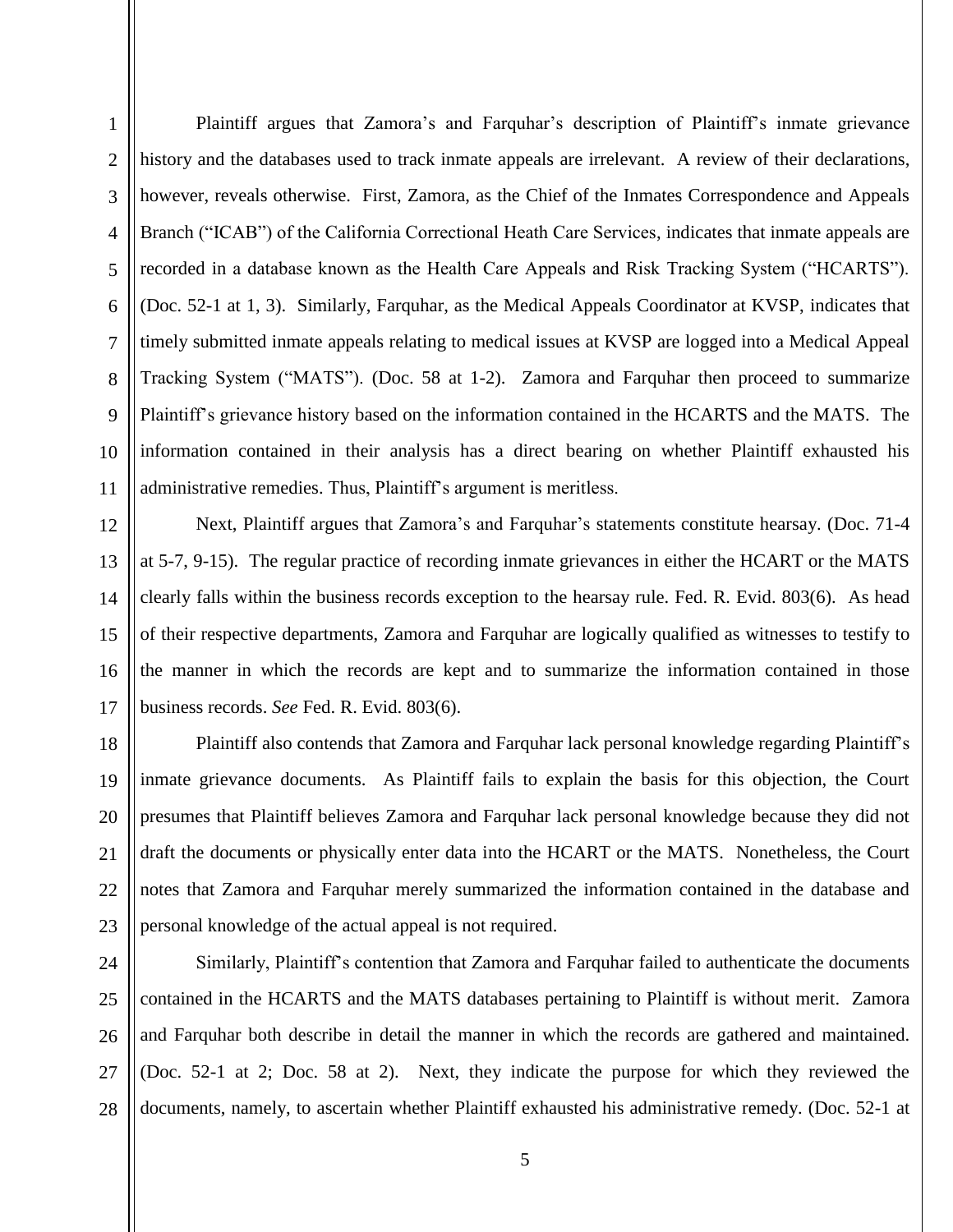1 2 3 4 5 3; Doc. 58 at 1). Finally, Zamora and Farquhar attach a "true and accurate copy" of the documents from the HCARTS and MATS databases. (Doc. 52-1 at 3; Doc. 58 at 3). These documents appear to accurately reflect the Zamora's and Farquhar's summary of Plaintiff's grievances. Thus, Zamora and Farquhar have adequately "produce[d] evidence sufficient to support a finding that the item is what the proponent claims it is," as required by Fed. R. Evid. 901.

6 7 8  $\mathbf{Q}$ 10 11 12 13 14 15 16 Finally, Plaintiff argues that Zamora and Farquhar present improper testimony in analyzing whether Plaintiff properly exhausted his administrative remedies pursuant to Fed. R. Evid. 701, but fails to explain his objection. Fed. R. Evid. 701 limits a lay witnesses' opinion testimony to opinions which are "(a) rationally based on the witness's perception; (b) helpful to clearly understanding the witness's testimony or to determining a fact in issue; and (c) not based on scientific, technical, or other specialized knowledge." Fed. R. Evid. 701. An opinion as to whether Plaintiff exhausted his administrative remedy requires an understanding of the grievance scheme outlined by the CCR as well as the purposes behind the PLRA. Such opinions state legal conclusions. Thus, their opinions regarding whether Plaintiff has exhausted his administrative remedies is of no value to the Court. Accordingly, Plaintiff's evidentiary objections to Zamora's Declaration, paragraphs 5-12, and objections to Farquhar's Declaration, paragraphs 7-9 on this basis are **GRANTED.**

17

## **C. Objections to Lozano's Declaration and Supplemental Declaration**

18 19 20 21 22 23 24 25 26 Lozano's declaration is substantially similar to Zamora's and Farquhar's declarations. Lozano indicates that he is the Chief of the Office of Appeals for the CDCR, which receives all inmate appeals submitted to the third level of review. (Doc. 70 at 1). Lozano then describes the process by which all non-medical appeals were handled prior to August of 2008, but explains that all medical appeals are now handled through the ICAB. Id. at 3. He further indicates that he is personally familiar with the record keeping system at Office of Appeals, and can verify whether medical appeals were filed at the third level prior to August of 2008. Id. Based upon Plaintiff's documents attached to his declaration, Lozano concludes that Plaintiff's Institution Log No. KVSP-O-07-02123 was screened out by the Office of Appeals. Id. at 4.

27 28 Like his objections to Zamora and Farquhar's declarations, Plaintiff objects to the Lozano's declarations on the grounds of relevance, lack of personal knowledge, improper opinion testimony,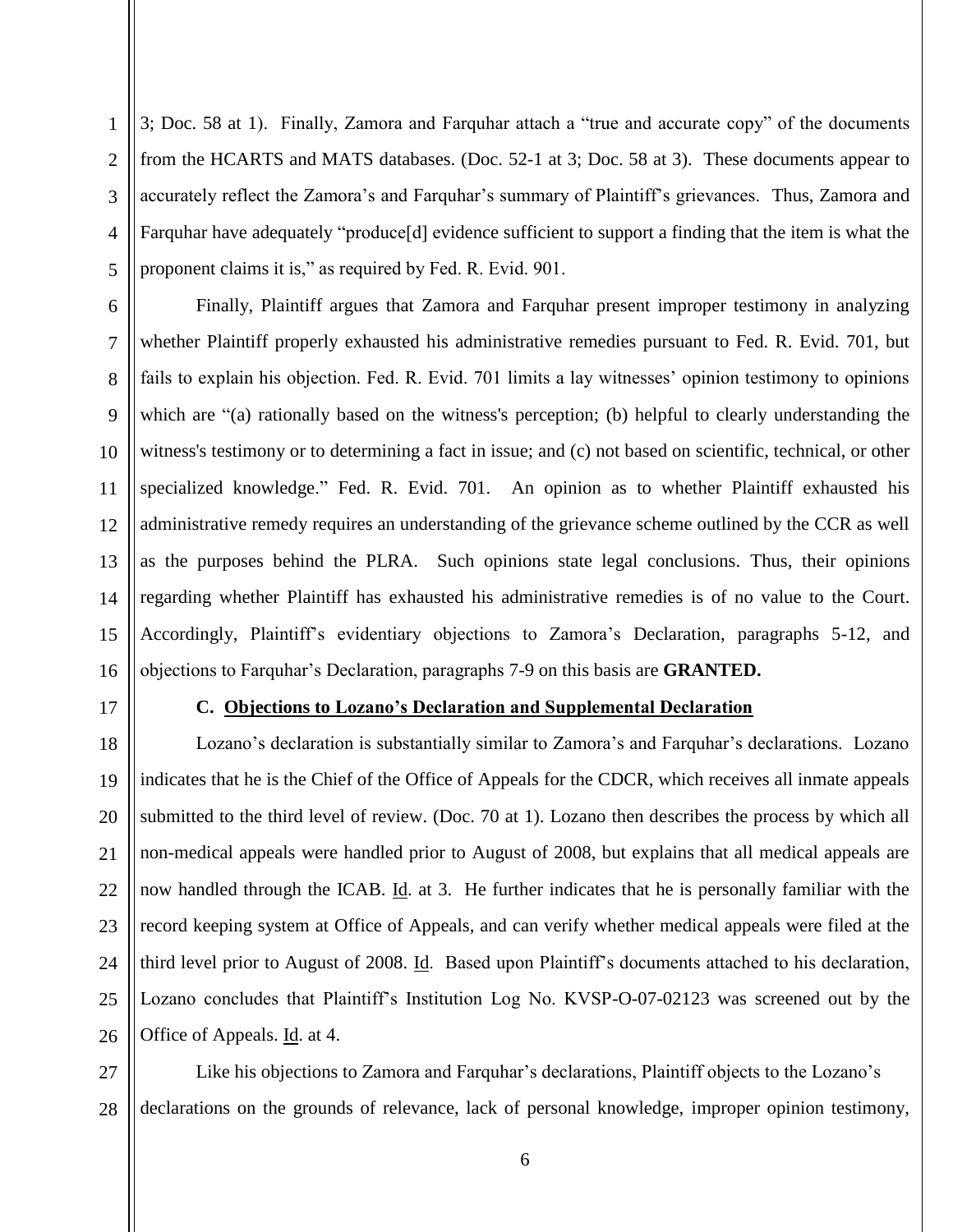1 2 3 4 5 hearsay, and lack of authentication. (Doc. 71-4 at 12-19). Notably, Plaintiff again fails to explain the rationale behind his objections and has failed to identify which of Lozano's statements he believes constitute opinion testimony. Thus, the objection on this basis is **OVERRULED**. Moreover, Plaintiff's objections to Lozano's declaration and supplemental declaration are **OVERRULED** on the same grounds as they were for Zamora's and Farquhar's declarations.

6

7

#### **III. DISCUSSION AND ANALYSIS**

## **A. Exhaustion under the PLRA**

8  $\mathbf{Q}$ 10 11 12 13 14 15 16 17 The Prison Litigation Reform Act places constraints on inmates' ability to sue. Toward this end, inmates must exhaust the prison's administrative remedies before they can file an action. See 42 U.S.C. § 1997e(a); Jones v. Bock, 549 U.S. 199, 211 (2007) ("There is no question that exhaustion is mandatory under the PLRA and that unexhausted claims cannot be brought in court."). Indeed, the PLRA provides: "No action shall be brought with respect to prison conditions under section 1983 of this title, or any other Federal law, by a prisoner confined in any jail, prison, or other correctional facility until such administrative remedies as are available are exhausted." 42 U.S.C. § 1997e(a). "[T]he PLRA's exhaustion requirement applies to all inmate suits about prison life, whether they involve general circumstances or particular episodes, and whether they allege excessive force or some other wrong." Porter v. Nussle, 534 U.S. 516, 532 (2002).

18 19 20 21 Exhaustion serves two purposes. Woodford v. Ngo, 548 U.S. 81, 89 (2006). First, it gives prison officials the opportunity to address its mistakes before it is sued which furthers respect for prison procedures. Second, exhaustion promotes efficiency because claims can be resolved more quickly and economically in the administrative process than in litigation. Id.

22 23 24 25 26 27 28 The exhaustion requirement of § 1997e(a) does not impose a pleading requirement, but rather is an affirmative defense, under which defendants have the burden of raising and proving the plaintiff failed to exhaust the available administrative remedies prior to filing a complaint in the District Court. *Bock*, 549 U.S. at 216. The proper pretrial motion for raising the defense of exhaustion is an unenumerated Fed.R.Civ.P 12(b) motion because exhaustion is a matter of abatement that does not go to the merits of the claims. Wyatt v. Terhune, 315 F.3d 1108, 1119 (9th Cir. 2003); Ritza v. Int'l Longshoremen's & Warehousemen's Union, 837 F.2d 365, 368 (9th Cir. 1998) (per curium). To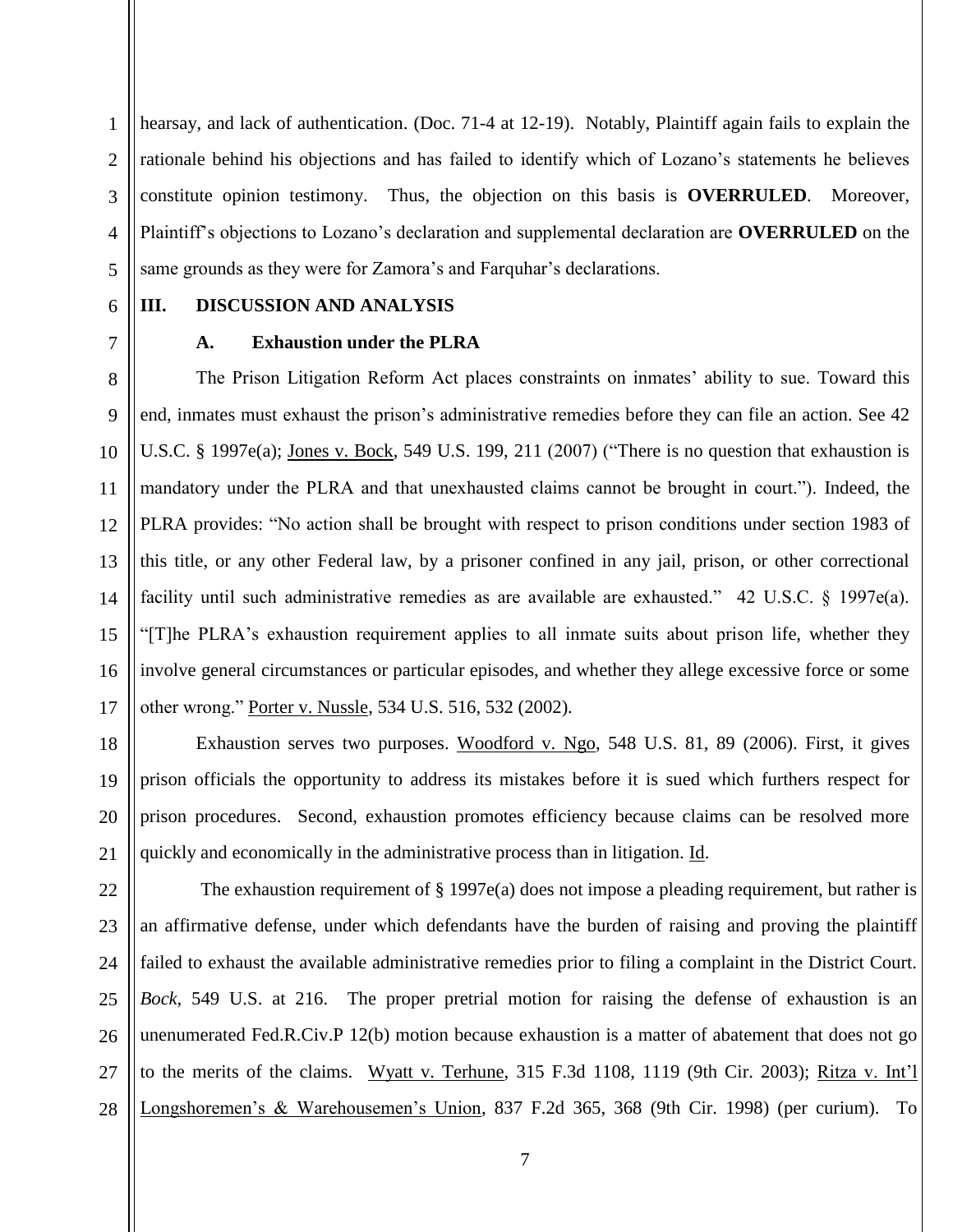1 2 3 4 5 determine whether a case should be dismissed for failure to exhaust administrative remedies, "the court may look beyond the pleadings and decide disputed issues of fact" in a procedure that is "closely analogous to summary judgment." Id. at 1119-20. When the court concludes the prisoner has not exhausted all of his available administrative remedies, "the proper remedy is dismissal without prejudice." Id*.*

6 7

8

 $\mathbf{Q}$ 

10

11

12

## **B. The CDCR's grievance system**

The California Department of Corrections and Rehabilitation established an administrative system for prisoner's grievances. *See* Cal. Code Regs., tit. 15 § 3084, *et seq*. To exhaust the administrative remedies, a prisoner must comply with the deadlines and other applicable procedural rules. Woodford v. Ngo, 548 U.S. 81, 93 (2006). Prisoners may appeal "any departmental decision, action, condition, or policy which they can reasonable demonstrate as having an adverse effect upon their welfare." Cal. Code Regs., tit. 15 at  $\S 3084.1(a)$ .

13 14 15 16 17 18 19 20 21 22 23 Prior to January 28, 2011, the administrative system required three levels of review of the inmate's complaints. *Id.* at § 3084.7(a)-(c).<sup>4</sup> Specifically, an inmate must first attempt to resolve his complaint at the first, informal level. § 3084.7(a). Second, as to any grievance which is "denied or not otherwise resolved to the appellant's satisfaction at the first level" the inmate must appeal to the second level. § 3084.7(b). Finally, "[t]he third level is for review of appeals not resolved at the second level." § 3084.7(c). The third level review is reserved also for an inmate who "appeals a third level cancellation decision or action."  $\frac{8}{9}$  3084.7(c)(1). Notably, under  $\frac{83084.6(c)}{11}$ , an appeal may be canceled or screened out at the third level where an issue has been resolved at a prior level. When this occurs, as noted above, the inmate must appeal the cancellation directly to the third level Appeals Chief. Cal. Code Reg., tit. 15, §§ 3084.6(e). A screened or canceled appeal does not exhaust an administrative remedy. Cal. Code Reg., tit. 15, § 3084.1(b).

According to the Ninth Circuit, an inmate exhausts his administrative remedies when no pertinent relief remains available to him through the prison appeal process. Brown v. Valoff, 422 F.3d 926, 936-937 (9th Cir. 2005) ("A defendant must demonstrate that pertinent relief remained available,

27

 $\overline{a}$ 

28

24

25

<sup>&</sup>lt;sup>4</sup> Given that Plaintiff initiated this matter on April 2, 2009, § 3084.5 is applicable to the analysis of whether Plaintiff exhausted his administrative remedies.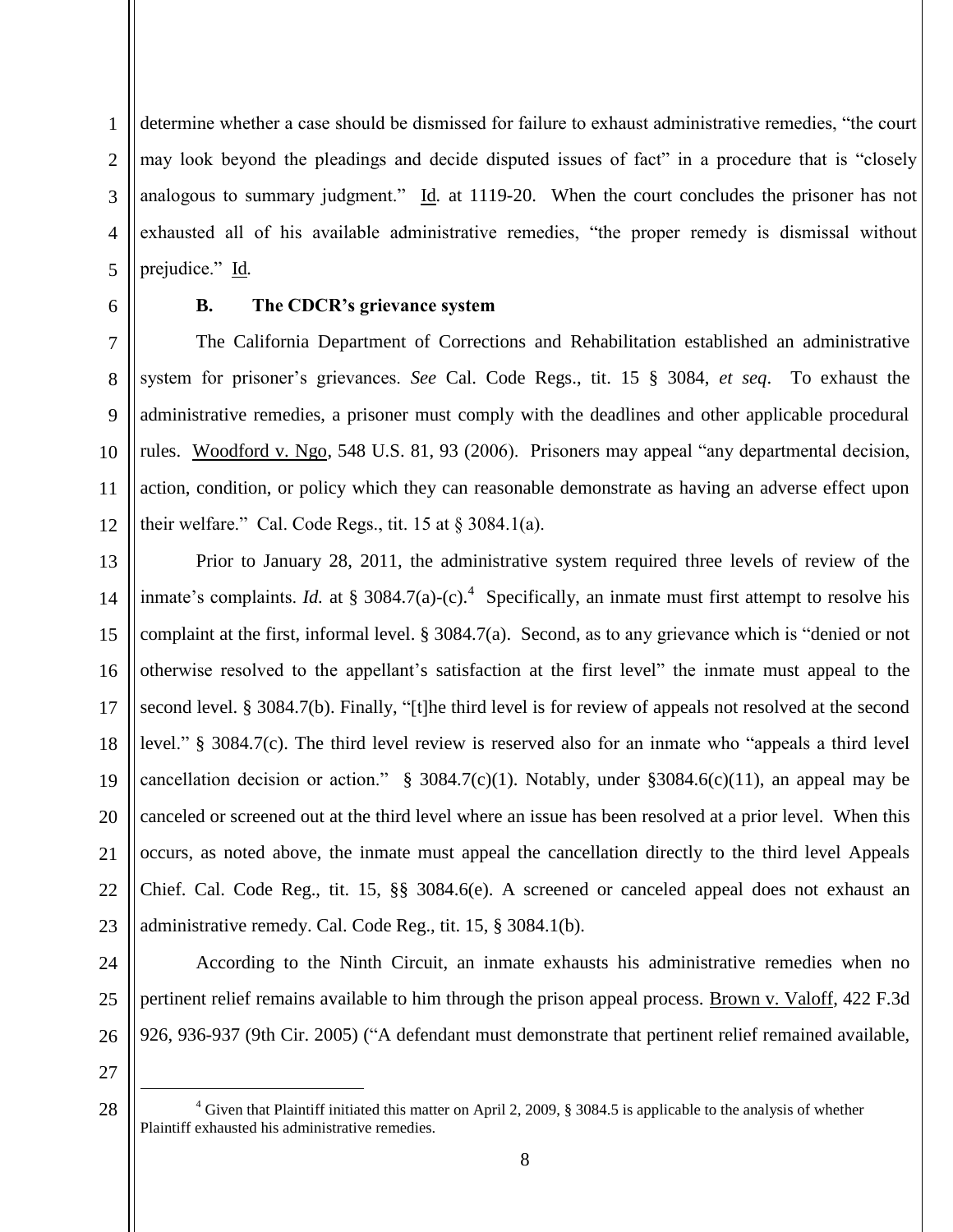whether at unexhausted levels of the grievance process or through awaiting the results of the relief already granted as a result of that process.") Thus, the Ninth Circuit does not require an inmate to utilize all administrative appeals levels where doing so would be futile. Marella v. Terhune, 568 F.3d 1024, 1027 (9th Cir. 2009) (An inmate's failure to exhaust his administrative remedies beyond the second level of the appeal system was not dispositive to his exhaustion requirement where prison personnel informed the inmate that no further pertinent relief was available to him.)

7

1

2

3

4

5

6

8

9

10

11

12

## **C. Plaintiff failed to appeal the cancellation of his third level appeal**

As a preliminary matter, the parties agree that Plaintiff submitted an appeal in Institutional Log No. KVSP-O-07-02123 ("Log No. 02123") to the third level. (Doc. 71 at 5; 72 at 2-3).<sup>5</sup> In Log No. 02123, Plaintiff complained that his medical providers failed to treat his broken hand and requested that prison personnel refer him to a specialist. (Doc. 58 at 12). The parties dispute whether the action taken at the third level constitutes a "final decision" for exhaustion purposes. (Doc. 71 at 5; 72 at 2-3).

13 14 15 16 17 18 19 20 21 Citing to Cal. Dep't of Corrections Operations Manual, § 54100.11 ("Levels of Review), Defendants argue that an inmate exhausts his or her administrative review process "only after the inmate receives "a decision from the Director." (Doc 52 at 7; Doc. 52-1 at 2). <sup>6</sup> Defendants aver that Plaintiff's Log No. 02123 did not constitute a decision because it was "screened-out and returned to Petrosyan, with no actual decision being issued." (Doc. 72 at 3). In particular, Farquhar explained that appeals which are properly submitted will be logged into the IATS system, but those which are screened out will be returned to the inmate. (Doc. 58 at 2,  $\parallel$  5). Here, Defendants assert there is no indication in IATS that Plaintiff appealed Log No. 02123 to the third level. (Doc. 70 at  $4 \nparallel 8(b)$ ). Defendants conclude that there was pertinent relief available to Plaintiff following the cancellation

- 22
- 23

 $\overline{a}$ 

24

 $<sup>5</sup>$  Defendants discuss at length the other inmate appeals filed by Plaintiff, as it appears Plaintiff filed a significant</sup> number of inmate grievances pertaining to his hand and other various medical issues. However, Plaintiff presents Log No. 02123 as the only inmate grievance on which he relies to demonstrate that he exhausted his administrative remedy. (Doc. 71). Therefore, the Court need not address the remaining inmate grievances because they are extraneous to the present matter.

<sup>26</sup> 27 28 <sup>6</sup> Defendants fail to indicate to which edition of the CDCR's Operations Manual they refer. However, the Court presumes that Defendants refer to the edition which was operative at the time Plaintiff filed his administrative complaint. *See* Holt v. Stockman, Case No. CV1046073-PHX-MHM, 2009 WL 3126502, at \*2 (E.D. Cal. Sept. 24, 2009) (The director's decision "shall be final and exhausts all administrative remedies available in the Department [of Corrections]. California Department of Corrections Operations Manual **§** 54100**.**11**."** (citations and quotations in original)). Such a definition, however, fails to define a "final decision."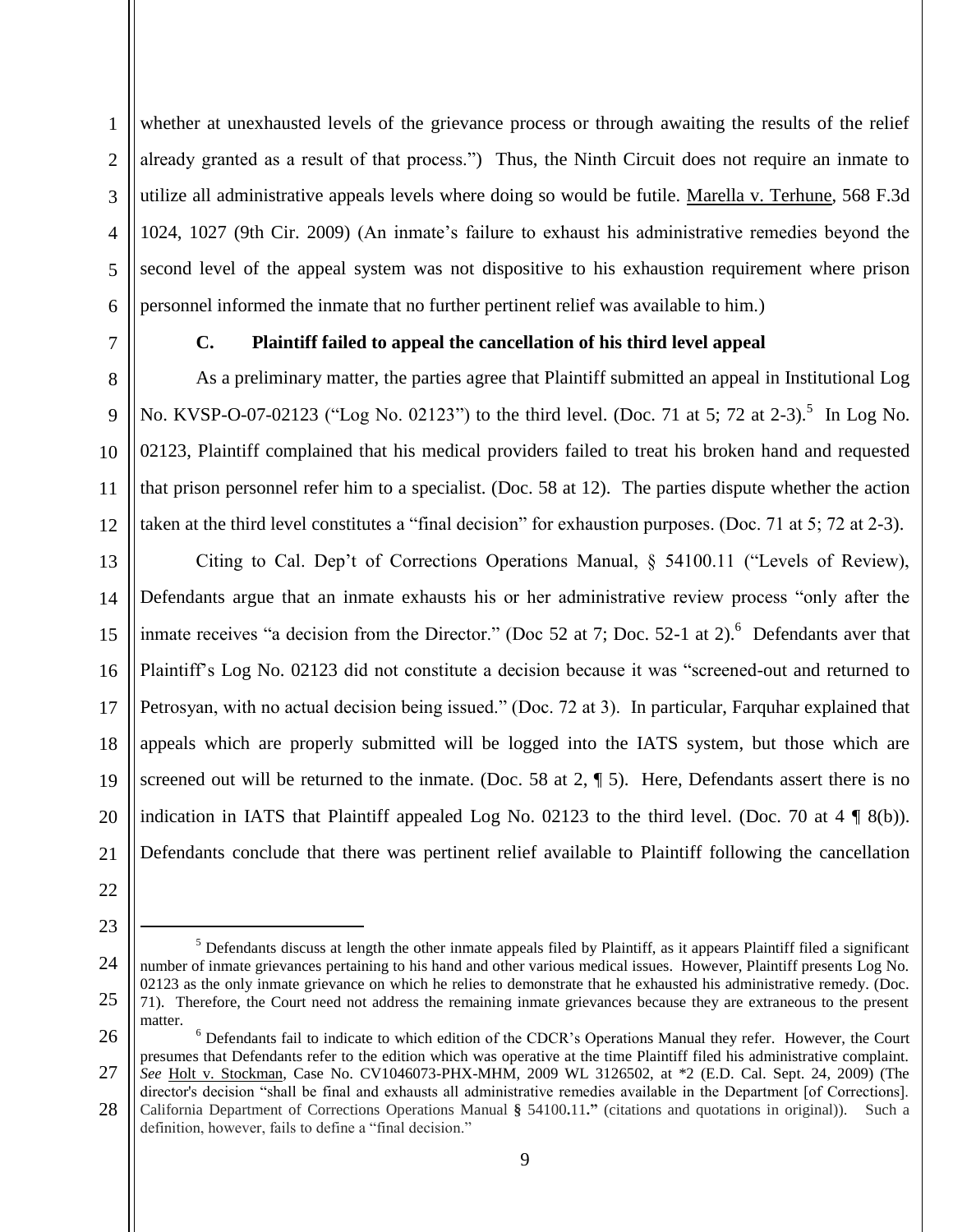because "it was possible for Petrosyan to [continue appealing the screen-out of his third level appeal] until he received an actual third level decision." (Doc. 72 at 6).

2 3

4

5

6

7

8

9

10

11

12

13

1

Plaintiff fails to rebut Defendants' explanation for the absence in IATS of a determination of Log No. 02123 at the third level.<sup>7</sup> Plaintiff indicates he received a response to Log No. 02123 from the Director's Level in March of 2008. (Doc. 71-1 at 2). According to Plaintiff, Defendant Grannis "denied" Plaintiff's third level appeal because prison personnel granted his request at the second level. Id. This current assertion is contrary to that pleaded in the first amended complaint which Plaintiff signed under penalty of perjury. In his first amended complaint, Plaintiff does not claim his appeal was "denied." (Doc. 10 at 10 ¶ 37.) Instead, he attested that, "On March 6, 2008, defendant N. Grannis, Chief of Inmate Appeals, found, "**There is no unresolved issue to be reviewed** at the Director's Level Review" even though plaintiff clearly requested in his appeal that he be given surgery on his right hand because he is in constant, extreme pain, not only in his awake hours, but the pain seeps into his sleep, causing nightmares."<sup>8</sup> Id., emphasis added.

14 15 16 17 18 19 20 Contrary to Plaintiff's explanation that his appeal was "denied," the language used that "There is no unresolved issue to be reviewed" mirrors the grounds upon which appeals may be "screened-out" or "cancelled." 9 *See* Cal. Code Reg., tit. 15, §3084.6(c)(11)("An appeal may be cancelled for any of the following reasons . . . The issue under appeal has been resolved at a previous level."). Notably, section 3084.6(e) specifically instructs that "the application of the rules provided in subsection 3084.6(c) to the cancelled appeal **may be separately appealed. If an appeal is cancelled at the third level of review, any appeal of the third level cancellation decision shall be made directly to the** 

21

22

 $\overline{a}$ 

<sup>23</sup> 24 25  $<sup>7</sup>$  Plaintiff submits the Declaration of inmate St. Clair in support of his opposition to the motion to dismiss. (Doc.</sup> 71-2). The Court has reviewed the document, but finds the declaration only partially admissible. It states legal conclusions without a sufficient foundational showing. Moreover, his opinion as to the legal effect of Plaintiff's actions within the grievance system—that, indeed, they exhausted the administrative remedies—is not helpful to the Court. F.R.E. 701. Thus, the objection as to St. Clair's opinions is **GRANTED**. However, the objection related to St. Clair expressing his experience with the grievance procedures are within his personal knowledge and the actions he took in preparing Plaintiff's complaints is **OVERRULED.**

<sup>26</sup> 27 8 Notably, Mr. St. Clair, who drafted Plaintiff's pleading, attests that he "took the information from Plaintiff's administrative appeal, Institutions Log. No. KVSP-0-07-02123, to write paragraphs 34 through 37, inclusive, of the Amended Complaint."

<sup>28</sup> <sup>9</sup> That Plaintiff did not know about the further appeal process for challenging a screened-out appeal is of no moment. *See* Bryant v. Rich, 530 F.3d 1368, 1373 n. 6 (11<sup>th</sup> Cir. 2008). ("We have said that an administrative remedy is not 'available' if it is unknown and unknowable to the inmate.")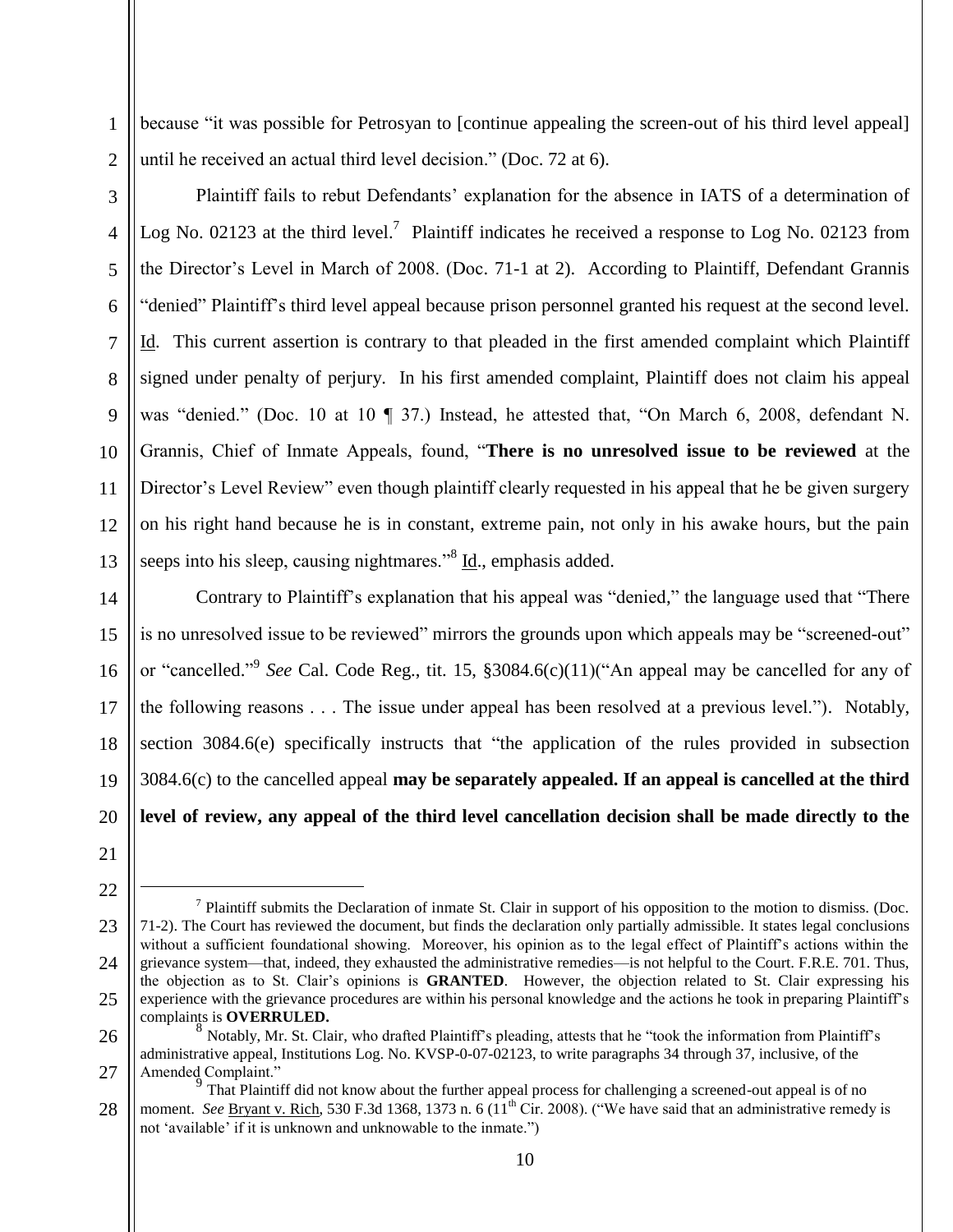**third level Appeals Chief**." Emphasis added.

Plaintiff does not claim he appealed the March 2008 cancellation despite that he was plainly dissatisfied with the refusal to conduct the third level Review and despite that it failed to provide him the relief he sought. (Doc. 10 at 10  $\parallel$  37) On the other hand, Plaintiff was allowed also to resubmit his cancelled third level appeal (Doc. 70 at 2-3) but he does not claim he did so to point out to prison officials that he had not received the relief he sought—the surgery.

The PLRA makes clear that a determination whether exhaustion has occurred is dictated, not by the PLRA, but by the procedures set forth by the prison. 42 U.S.C. § 1997(e)(a). Thus, until the procedures set forth by the internal grievance system set forth by the CDCR are satisfied, the inmate has not exhausted the administrative remedies.<sup>10</sup> Though Plaintiff now argues there was no further relief available to him, this is contradicted by his verified complaint in which he notes his objection to the third level cancellation because he continued to be frustrated in obtaining the desired surgery. The fact that prison officials had not indicated an inclination to authorize the surgery up to that point, does not excuse the appeal of the cancellation.

15 16 17 18 19 20 21 22 To the contrary, when considering whether an inmate must exhaust the administrative procedures even though the relief he sought *could not be granted by prison officials*, in Booth, the Supreme Court held that "exhaustion" under the PLRA refers to the available procedures that the inmate must follow to complete the grievance process; it does not refer to the relief sought. The Court noted, "one 'exhausts' processes, not forms of relief, and the statute provides that one must." Booth, 532 U.S. at 739. Moreover, the Court continued, "statutory history, confirms the suggestion that Congress meant to require procedural exhaustion regardless of the fit between a prisoner's prayer for relief and the administrative remedies possible." Id.

23

1

2

3

4

5

6

7

8

 $\mathbf{Q}$ 

10

11

12

13

14

24

 $\overline{a}$ 

grievance but to avoid the substantive relief sought.

<sup>25</sup> 26 27 28  $10$  Nevertheless, in this circuit, the Court has held that an inmate is excused from compliance with the exhaustion requirement if an appeal is improperly screened out. Sapp v. Kimbrell, 623 F.3d 813, 823 (9th Cir. 2010). However, the Sapp Court did not consider whether the inmate had appealed the screening determination and did not mention the provisions of the CCR which set forth the procedures for appealing this type of determination. 15 CCR 3084.7(c)(1) and  $\S$ 3084.6(e). Thus, Sapp does not appear to control here. In any event, the Court does not find evidence that prison officials screened out the third level appeal for improper reasons. Indeed, the evidence presented is that, after the grievance was first presented, prison officials ensured that Plaintiff was taken to at least two other specialists who did not believe that surgery was needed. This does not appear to be a situation where prison officials were playing cheap tricks to satisfy the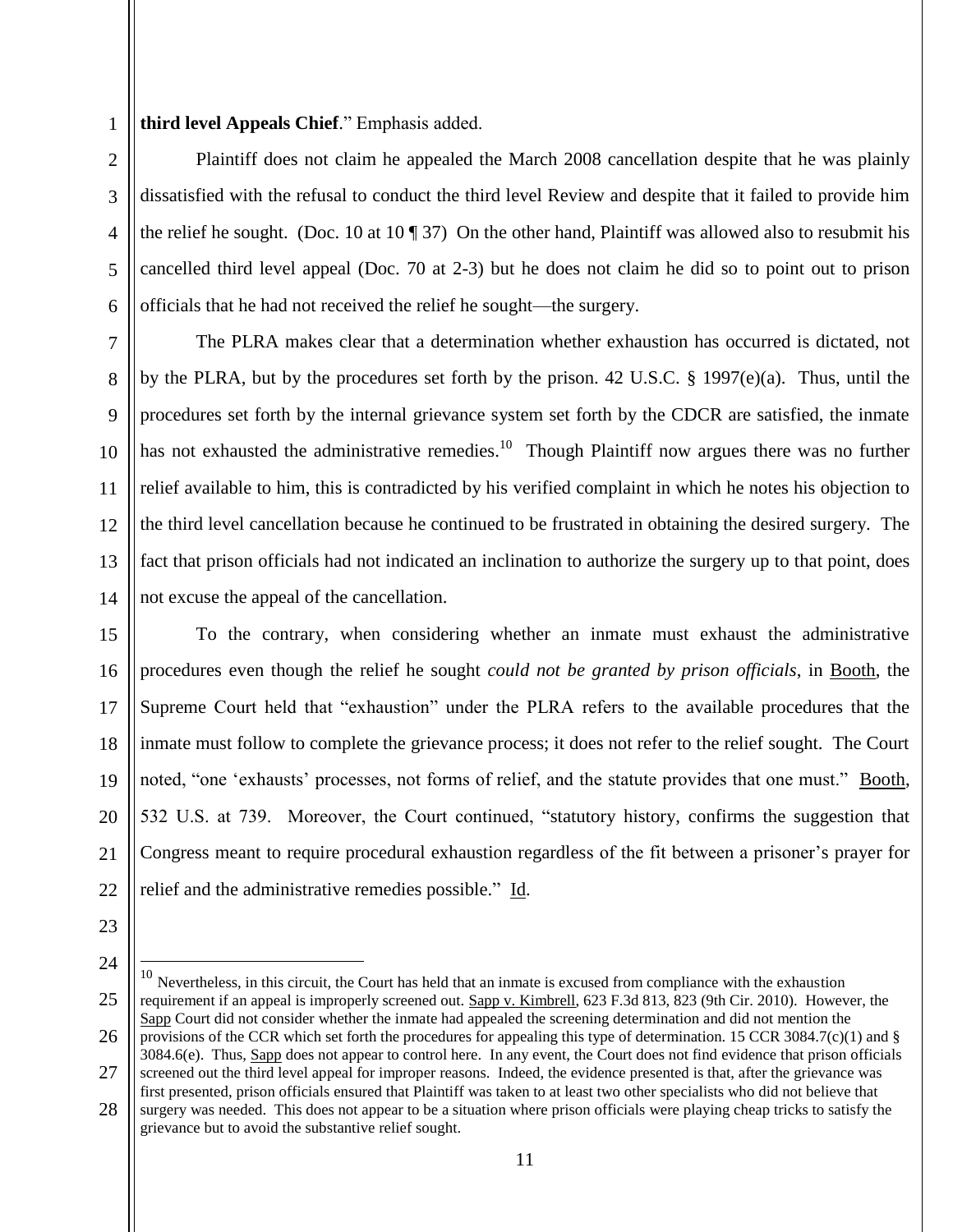1

Here, it is undisputed that Plaintiff reported *on the face of his grievanc*e, that he had not received the proper medical treatment and needed surgery to correct how the hand had healed. (Doc. 58 at 12) Likewise, it is clear that Plaintiff described the relief sought as, "I request to be referd [sic] to a specialist who can treat my injury." Id. Put together, it is apparent that Plaintiff felt that surgery was needed and he wanted to receive it. Id. Despite this, at the first level the appeal was "partially granted" because Plaintiff had received the explicit relief he sought—referral to a specialist—given he was seen by specialists Drs. Paik and Lewis. Id. at 10 ¶ 35.

Similarly, the second level review was granted for the same reason. Doc. 58 at 16-17. Though Plaintiff asserts that he provided a 4-page explanation indicating he never received the surgery Dr. Paik had recommended, the request for the surgery was not addressed. Thus, the second level decision rests upon the provision of the specialist visits recited above and another August 2007 consultation with a specialist who recommended against surgery and against further follow-up. (Doc. 58 at 17) At the third level, again, the grievance was not, apparently, considered in totality but, instead, only the explicit relief sought was considered. Because Plaintiff, indisputably, had seen a specialist, Grannis noted that all relief sought in the original grievance had been provided and cancelled the appeal.

Nevertheless, Plaintiff failed to appeal this cancellation and, seemingly, argues that *any* response at the third level constitutes exhaustion. In making this argument, he ignores the explicit instruction that a cancellation *does not* exhaust for purposes of the PLRA. 15 CCR §§ 3084.7(c)(1) and § 3084.6(e). In this same vein, this Court has held that,

If staff grants only some of the relief requested in the inmate's appeal, or **if the inmate believes that he or she is entitled to any other form of relief or otherwise finds the resolution unacceptable for any reason, the inmate must continue the exhaustion process** to the third level of review. [Citation] Therefore, an inmate seeking judicial relief in excess of administrative relief granted at any level must present his or her claim to the third level and this relief remains unexhausted until the examiner **renders a decisions [sic] at the third level**. [Citation]

24 25 26 27 28 Tubach v. Lahimore, 1:10-CV-913 AWI SMS, 2012 WL 4490792 (E.D. Cal. Sept. 28, 2012), emphasis added. Hence, if a Plaintiff is not satisfied with the outcome of an appeal, he *must* continue to appeal. Here, Plaintiff was dissatisfied with the outcome of the appeals and continued through the process to the third level. Where he failed, however, was in not appealing the cancellation of his third level appeal.